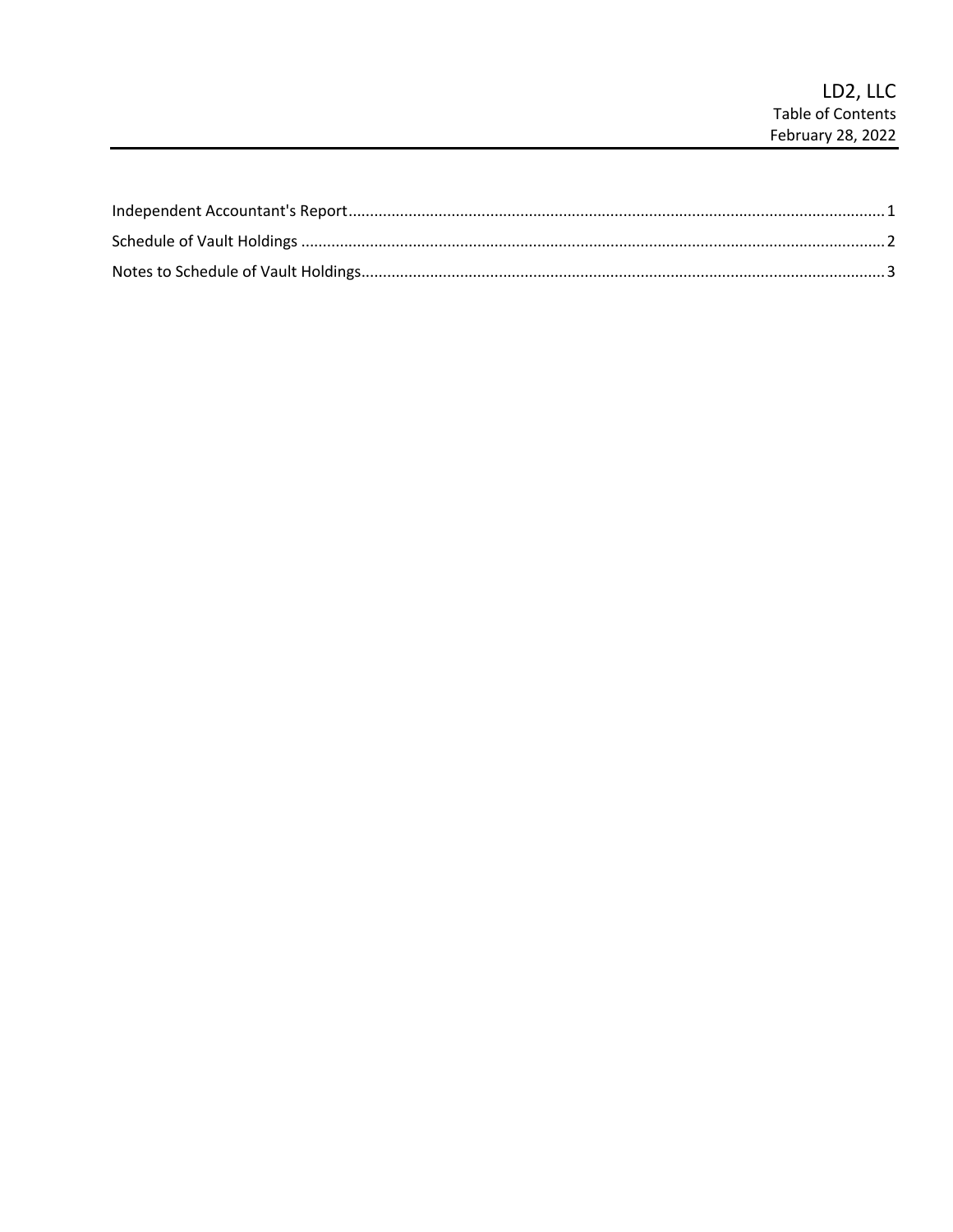

**CPAs & BUSINESS ADVISORS** 

#### **Independent Accountant's Report**

Token Holders of LD2, LLC

We have examined the Schedule of Vault Holdings (the "Schedule") as of February 28, 2022 for LD2, LLC based on the measurement and disclosure criteria set forth in Note 2 to the Schedule. LD2, LLC's management is responsible for the Schedule. Our responsibility is to express an opinion on the Schedule based on our examination.

Our examination was conducted in accordance with attestation standards established by the American Institute of Certified Public Accountants. Those standards require that we plan and perform the examination to obtain reasonable assurance about whether the Schedule is presented in accordance with the criteria, in all material respects. An examination involves performing procedures to obtain evidence about the Schedule. The nature, timing, and extent of the procedures selected depend on our judgment, including an assessment of the risks of material misstatement of the Schedule, whether due to fraud or error. We believe that the evidence we obtained is sufficient and appropriate to provide a reasonable basis for our opinion.

Our procedures tested for the existence of vault holdings; procedures designed to test the quality of the holdings would lead to damage to the coins and therefore were not performed. See management's procedures for the procurement of silver in Note 3.

In our opinion, the Schedule of Vault Holdings as of February 28, 2022 is presented in accordance with the measurement and disclosure criteria as set forth in Note 2 to the Schedule, in all material respects.

Face Sailly LLP

Las Vegas, Nevada February 28, 2022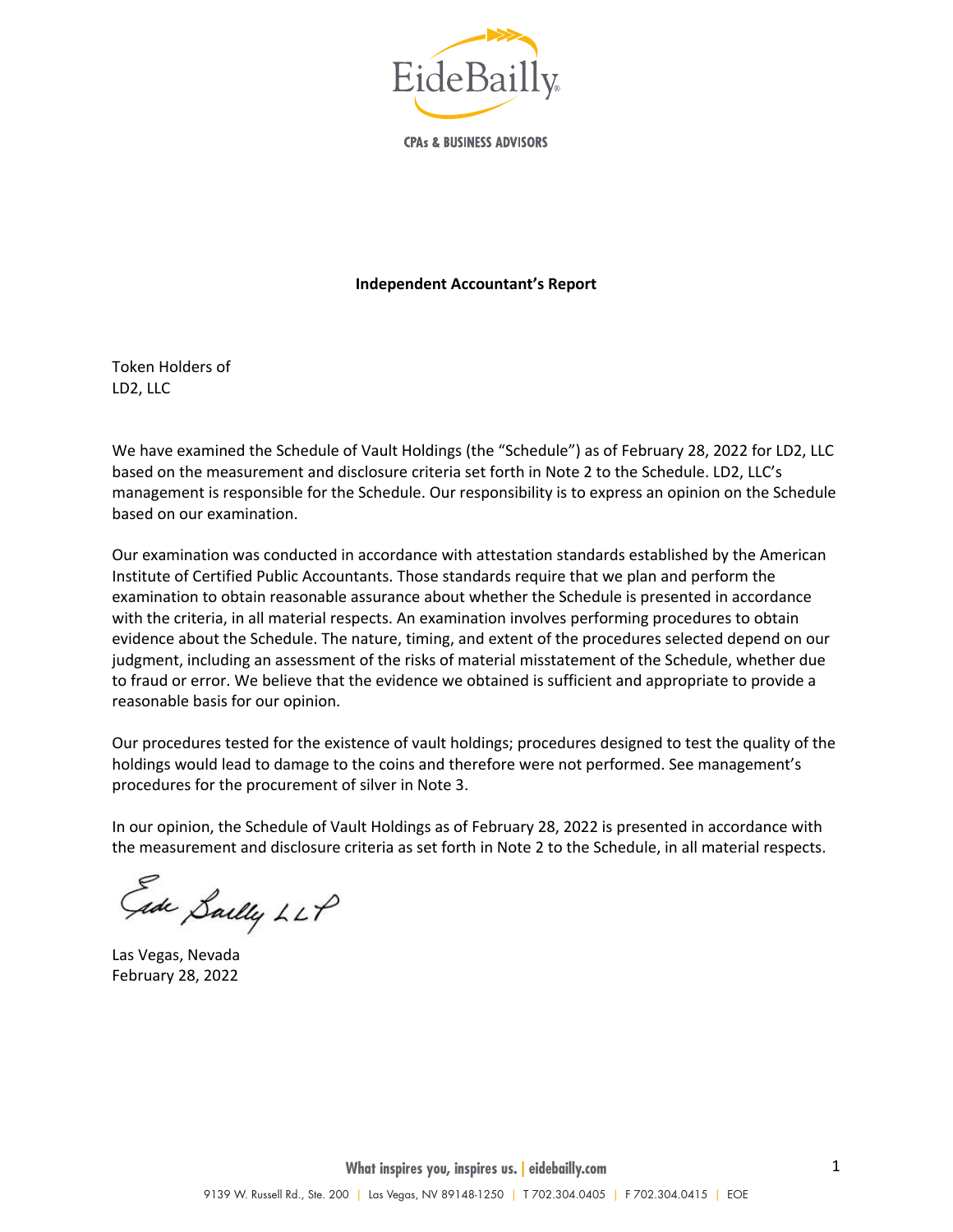Number of one troy ounce .999 fine silver coins 4,380